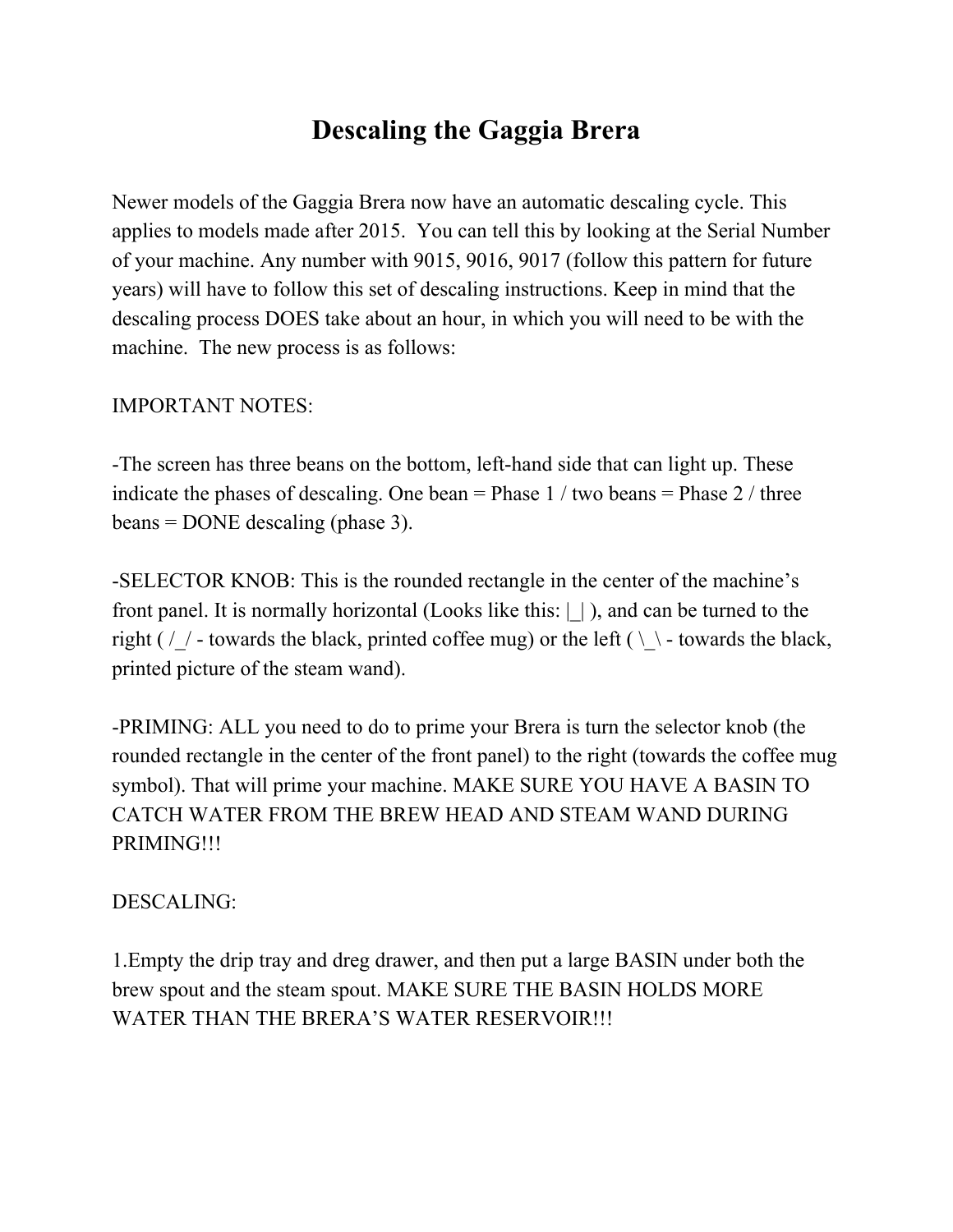2. From Stand-By mode (with the red light flashing): press and hold the small and large coffee sizes at the same time (The two round buttons to the left of the black screen). This will flash the triangle symbol, and then the one bean light will be solid on while the descaling light will flash, indicating phase 1.

3. A small amount of water will dispense from the group head. It will sit for a full minute, and then dispense more. THIS TAKE FOREVER!!! IT IS LITERALLY A FULL MINUTE BETWEEN BURSTS OF WATER!!! BE PATIENT!!! It does drip during the process. It will repeat until the tank is approximately half empty.

4. Once the signals on the screen change to the hot water symbol (GREEN Coffee mug on the left of screen) and the flashing triangle (RED, top-right), turn the selector knob to the hot water function (the black, printed coffee mug on the right - knob looks like this: / / ). The water dispensing process will continue.

5. The screen will change to having the two bean symbol display solidly on the screen (indicating phase 2), two cups (small and large) and the descaling symbol flashing-close the selector knob (TO CLOSE SELECTOR KNOB, RETURN IT TO THE CENTER POSITION - Like this: |\_| ). The water tank symbol ( RED Water drop in a circle on the top-left of the black digital screen) will display-refill the water tank with clean, fresh water. Empty the vessels under the steam arm and brew spouts, and then replace them.

## -YOU MAY HAVE TO REPEAT STEP 5 A FEW TIMES… THIS IS FINE… YOUR MACHINE IS NOT BROKEN… IT IS STILL CLEANING!

6. The priming symbol (triangle and small cup symbol) will appear-PRIME the machine (i.e. TURN SELECTOR KNOB TO THE RIGHT, Like this: / /), then CLOSE IT (i.e. RETURN KNOB TO CENTER POSITION, Like this: |\_| ) for the priming process once the symbols change to a triangle and two cups. Water will then dispense rapidly from the group head.

-YOU MAY HAVE TO REPEAT STEP 6 A FEW TIMES… THIS IS FINE… YOUR MACHINE IS NOT BROKEN… IT IS STILL CLEANING!